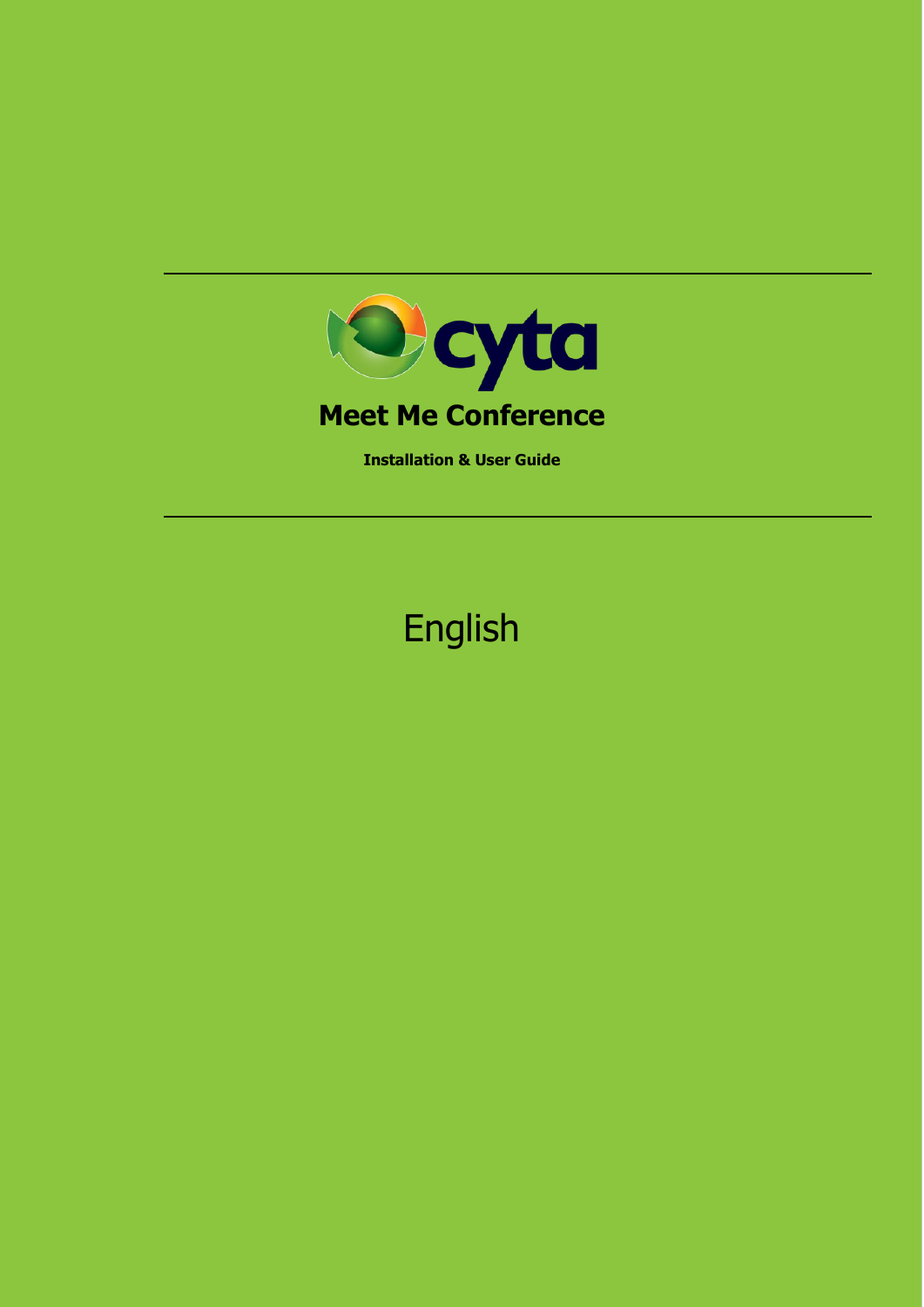# Index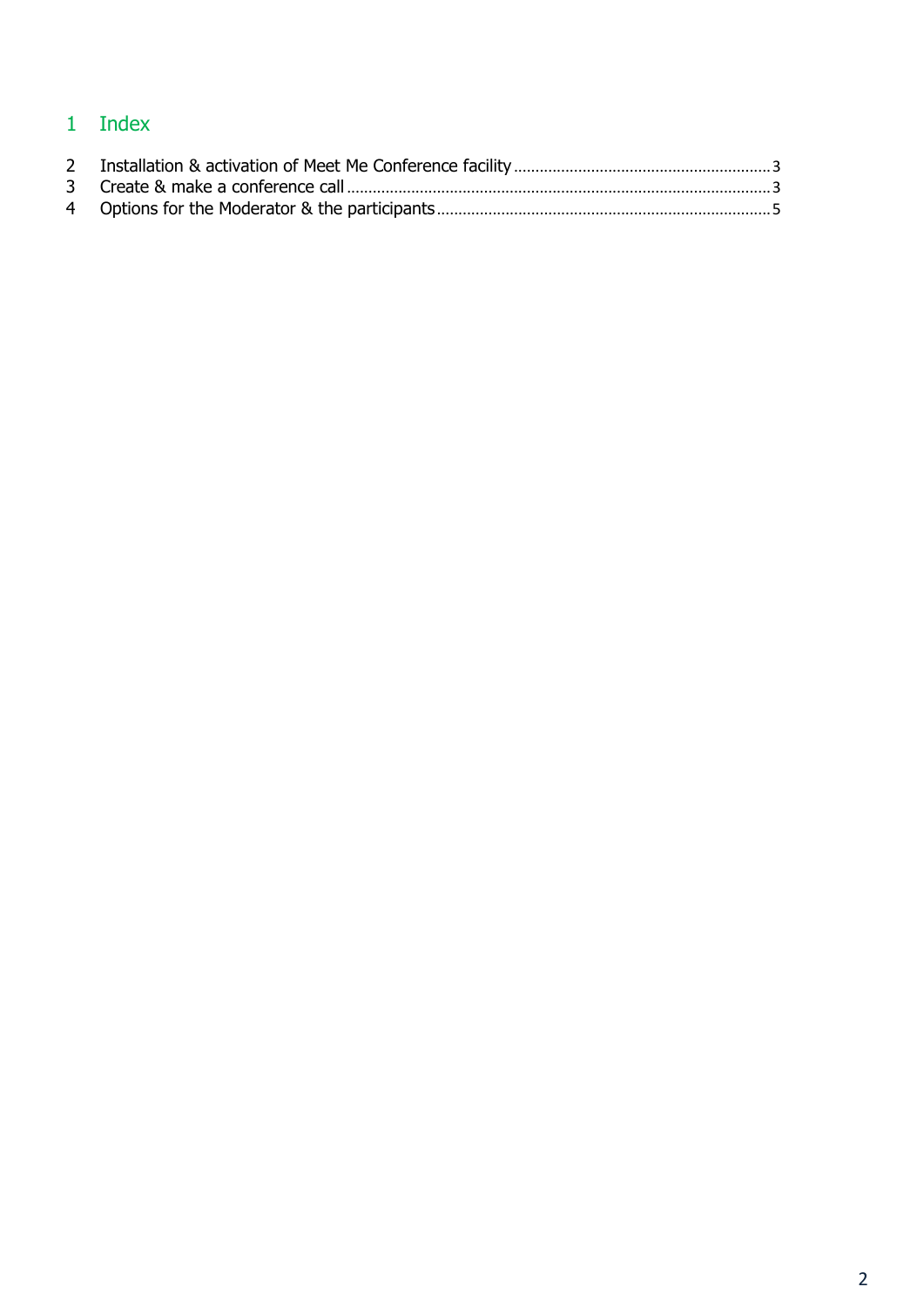## <span id="page-2-0"></span>2 Installation & activation of Meet Me Conference facility

As soon as you order the **Meet Me Conference** facility, you will receive an e-mail with the installation & activation process.

- Download the **Cyta Meet Me Conference Plug IN**, by selecting the icon below,



- Once the above step is completed, select the "**Cyta Meet Me Conference Plug IN**" file and install it on your PC.
- Open your Outlook and select **Calendar** and then **New Meeting**. A new icon named **Cyta Conference Collaboration** will appear. Select Settings & enter the username and password that have been provided to you via the a relevant e-mail, as below:

| Cyta Conferencing outlook Pluging Settings |                           |
|--------------------------------------------|---------------------------|
| Account Sign-In Information                |                           |
| Username                                   | 22754013@bbtb.cyta.com.cy |
| Password                                   | --------                  |
|                                            | Cancel<br>ок              |

- Select ΟΚ

The installation has been completed successfully!!

- Now you're ready to use the Meet Me Conference facility!!!! Just the select **Cyta Conference Collaboration** icon and then **Conferences** to create the conferences you wish.

#### <span id="page-2-1"></span>3 Create & make a conference call

Select **Cyta Conference Collaboration** icon and then **Conferences** and **Create**

Enter the options you wish for the conference

| 8    |                                                 |                                                                                      |                        |                                                      |                                                                     | Untitled - Meeting                       |                                                      |                                      |                       |                                                           |                       |    | $\Box$            | $\overline{\phantom{a}}$ |
|------|-------------------------------------------------|--------------------------------------------------------------------------------------|------------------------|------------------------------------------------------|---------------------------------------------------------------------|------------------------------------------|------------------------------------------------------|--------------------------------------|-----------------------|-----------------------------------------------------------|-----------------------|----|-------------------|--------------------------|
| File | Meeting                                         | Format Text<br>Insert                                                                | Review<br>Help         |                                                      | $\sqrt{2}$ Tell me what you want to do                              |                                          |                                                      |                                      |                       |                                                           |                       |    |                   |                          |
|      | <b>To</b> Calendar<br>Delete <u>A</u> Forward * | É<br>F<br>Appointment Scheduling<br>Assistant                                        | S.<br>Skype<br>Meeting | 별<br>$\overline{\mathbf{x}}$<br>Cancel<br>Invitation | E<br>$\ddot{v}_0$<br>Address Check Response<br>Book Names Options v | ZZ Show As: Busy<br>Reminder: 15 minutes | $\hat{\mathcal{R}}$<br>$\mathbf{v}$<br>$R$ ecurrence | Q<br>23<br>Time Room<br>Zones Finder | H<br>Categorize<br>۰. | Private<br>High Importance<br>$\downarrow$ Low Importance | û<br>Office<br>Add-ir |    | 健<br><b>Brown</b> |                          |
|      | Actions                                         | Show                                                                                 | Skype Meeting          |                                                      | Attendees                                                           |                                          | Options                                              | $\overline{u}$                       |                       | Tags                                                      | Create                |    | Cyta              |                          |
|      |                                                 | We can't show MailTips right now.<br>You haven't sent this meeting invitation yet.   |                        |                                                      |                                                                     |                                          |                                                      |                                      |                       |                                                           |                       |    | Conference        |                          |
|      |                                                 |                                                                                      |                        |                                                      |                                                                     |                                          |                                                      |                                      |                       |                                                           |                       |    | Conferences >     |                          |
| 1="  | To<br>Subject                                   |                                                                                      |                        |                                                      |                                                                     |                                          |                                                      |                                      |                       |                                                           |                       | ۲ŧ | Settings          |                          |
| Send | Location                                        |                                                                                      |                        |                                                      |                                                                     |                                          |                                                      |                                      |                       |                                                           |                       | ℯ  | Help              |                          |
|      | <b>Start time</b><br>End time                   | $\blacksquare$<br><b>Mon 25-Feb-19</b><br>$\overline{\mathbb{R}^n}$<br>Mon 25-Feb-19 | 12:30 PM<br>1:00 PM    | All day event<br>▾<br>$\overline{\phantom{a}}$       |                                                                     |                                          |                                                      |                                      |                       |                                                           |                       |    | About             |                          |
|      |                                                 |                                                                                      |                        |                                                      |                                                                     |                                          |                                                      |                                      |                       |                                                           |                       |    |                   |                          |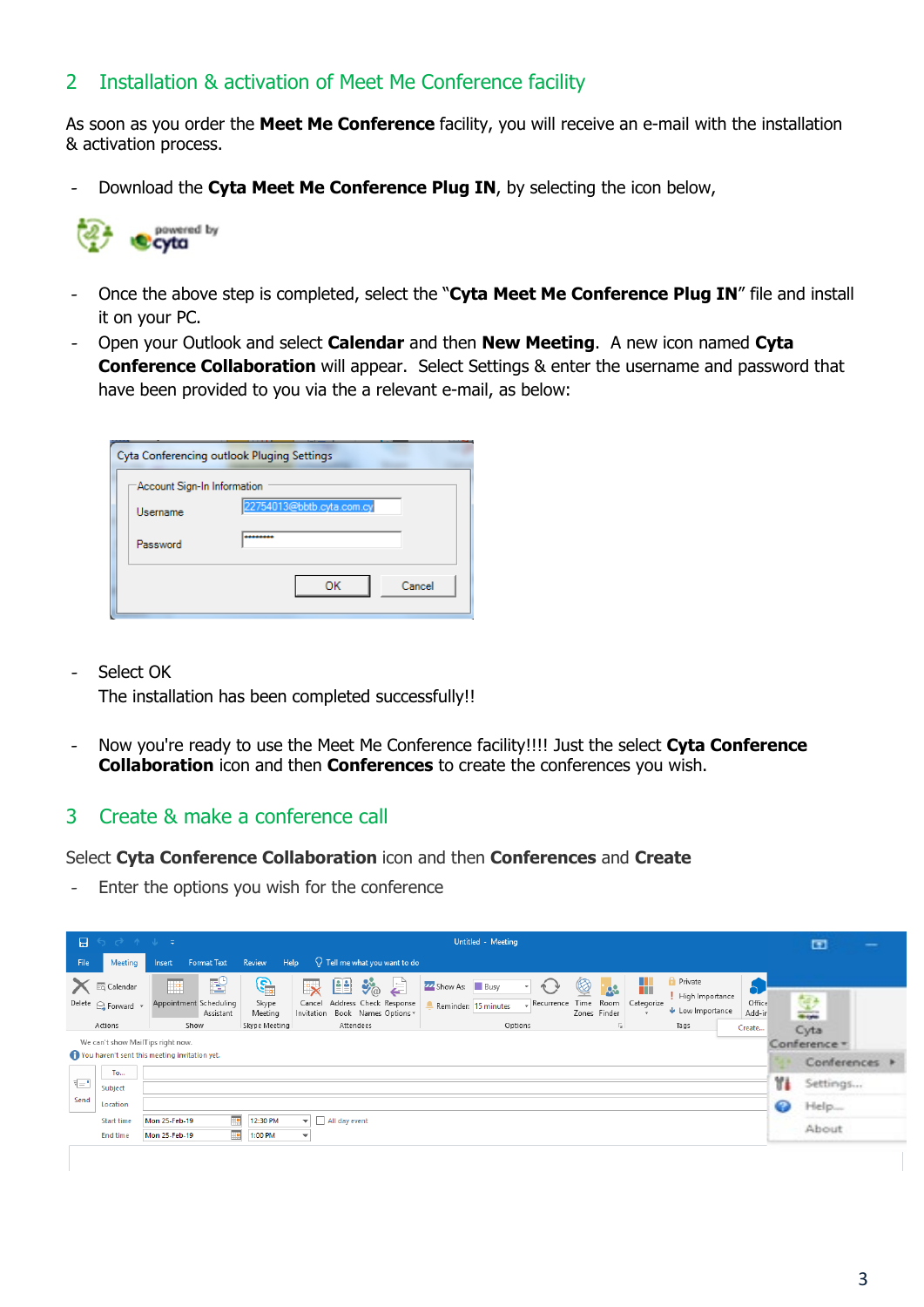| Create a new conference                       |                       |  |  |  |
|-----------------------------------------------|-----------------------|--|--|--|
| Bridge name                                   | CYTA Meet_Me Conferer |  |  |  |
| Conference name                               |                       |  |  |  |
| Account code                                  |                       |  |  |  |
| Estimated number of participants              | $ 10\rangle$          |  |  |  |
| Mute all attendees on entry                   |                       |  |  |  |
| $\Box$ End conference when moderator departs  |                       |  |  |  |
| $\Box$ Moderator required to start conference |                       |  |  |  |
| Security PIN                                  |                       |  |  |  |
| When attendees join/leave                     |                       |  |  |  |
| ⊙ Play tone                                   |                       |  |  |  |
| C Play recorded name                          |                       |  |  |  |
| C No notification                             |                       |  |  |  |
|                                               |                       |  |  |  |
| OK                                            | Cancel                |  |  |  |

- Fill the Conference **name** field, with the name you wish to set for the conference call.
- The **Account code** must be blank.
- Fill the Estimated **number of participant's** with the number of participants that will join the conference call (the maximum number of participants, will be the number of concurrent users you have bought and you can set it as default value).
- Select from the options below, what you wish to apply for the conference call.

| • Mute all attendees on entry:     | • When a participant joins the conference call, he/she is<br>automatically transferred to mute mode. |
|------------------------------------|------------------------------------------------------------------------------------------------------|
| • End conference when              | • In case the moderator leaves the conference, the                                                   |
| moderator departs:                 | conference is terminated.                                                                            |
| <b>Moderator required to start</b> | • For the conference call to start, the moderator needs to                                           |
| the conference:                    | join the conference.                                                                                 |
| • Security Pin:                    | • In order to join the conference call, the participants,                                            |
|                                    | must enter the security PIN via their telephone device.                                              |
|                                    | The pin will be send to the participants provided in the                                             |
|                                    | conference call invitation.                                                                          |

• After entering the options, you wish to apply for the new conference call, select **OK**.

Then, the following window will appear, showing the Moderator Pin. Select **ΟΚ** and enter the:

- e-mail of participants
- date and time for the conference call to start
- conference call duration and then **Send**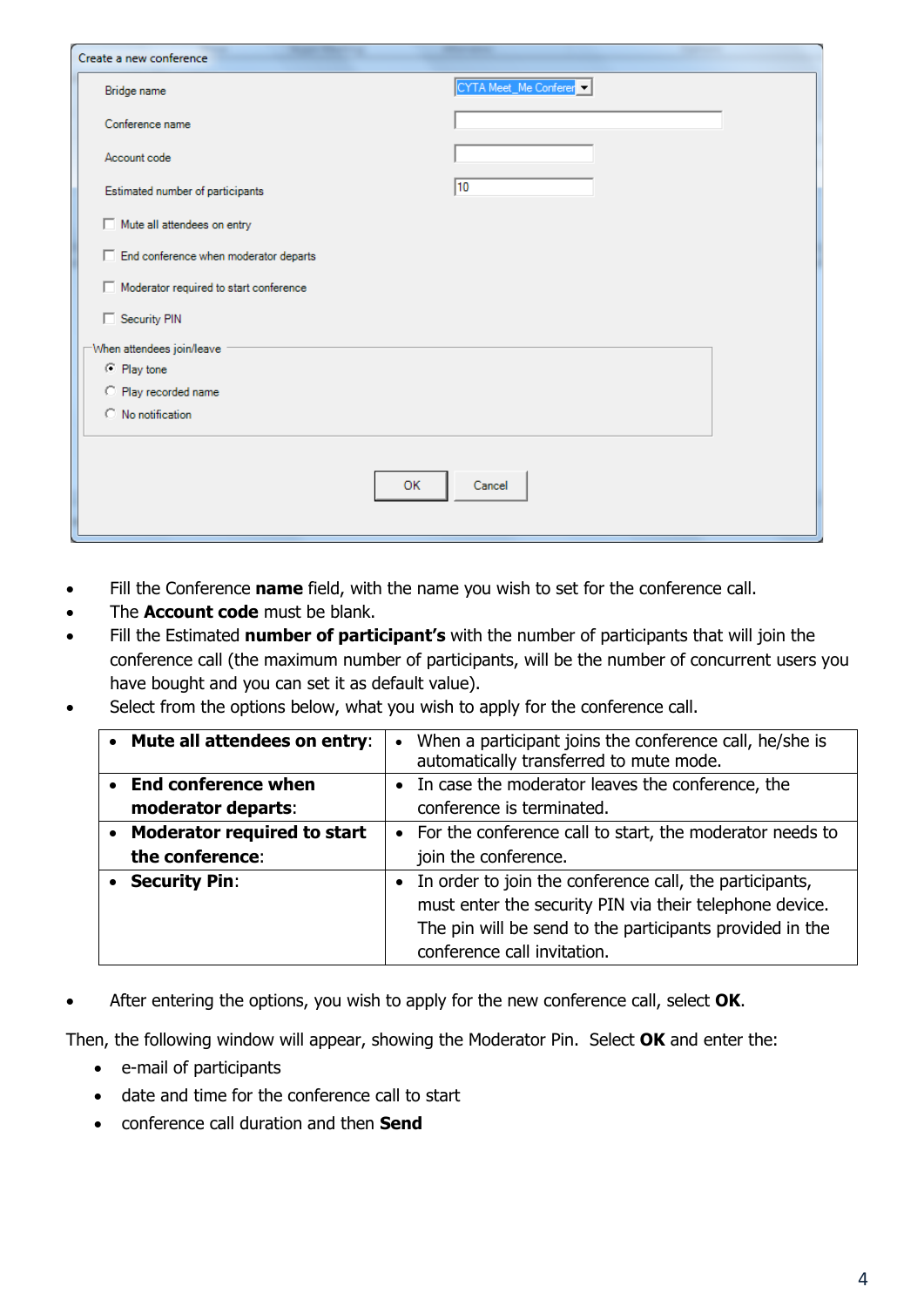| 日<br>File                      | $\begin{array}{ccccccccccccccccc} \circ & \circ & \circ & \circ & \circ & \circ & \circ & \circ \end{array}$<br>Meeting | Insert                                        | <b>Format Text</b><br>Review                  | Help                                                                                           | Untitled - Meeting<br>$\Omega$ Tell me what you want to do |                                                                   |                                                   |                                    | 困                            | $\Box$                                     |          |
|--------------------------------|-------------------------------------------------------------------------------------------------------------------------|-----------------------------------------------|-----------------------------------------------|------------------------------------------------------------------------------------------------|------------------------------------------------------------|-------------------------------------------------------------------|---------------------------------------------------|------------------------------------|------------------------------|--------------------------------------------|----------|
| Delete $\bigcirc$ +<br>Actions | Eq                                                                                                                      | Appointment<br>Scheduling Assistant<br>Show   | <u>G</u><br>Skype<br>Meeting<br>Skype Meeting | Address Book<br><br>ို့ Check Names<br>Cancel<br>Response Options -<br>Invitation<br>Attendees |                                                            | $ZZ$ Busy<br>15 minutes<br>Options                                | Recurrence<br>Time Zones<br>88 Room Finder<br>Гý. | п<br>T<br>Categorize<br>d.<br>Tags | Office<br>Add-ins<br>Add-ins | 皇<br>Cyta<br>Conference v<br>Collaboration | $\wedge$ |
|                                | <b>To</b>                                                                                                               | You haven't sent this meeting invitation yet. |                                               |                                                                                                |                                                            |                                                                   |                                                   |                                    |                              |                                            |          |
| $\equiv$<br>Send               | Subject<br>Location                                                                                                     |                                               |                                               |                                                                                                |                                                            | Cyta Conferencing outlook Plugin                                  | X                                                 |                                    |                              | $\overline{\mathbf{v}}$                    | Rooms    |
|                                | <b>Start time</b><br>End time                                                                                           | Mon 25-Feb-19<br>Mon 25-Feb-19                | <b>TR</b><br>12:30 PM<br><b>P</b><br>1:00 PM  | С<br>$\blacktriangledown$<br>$\blacktriangledown$                                              |                                                            | The requested conference has been created<br>Moderator Pin 083409 |                                                   |                                    |                              |                                            |          |
|                                |                                                                                                                         |                                               |                                               |                                                                                                |                                                            |                                                                   | OK                                                |                                    |                              |                                            |          |
|                                |                                                                                                                         |                                               |                                               |                                                                                                |                                                            |                                                                   |                                                   |                                    |                              |                                            |          |
|                                |                                                                                                                         |                                               |                                               |                                                                                                |                                                            |                                                                   |                                                   |                                    |                              |                                            |          |
|                                |                                                                                                                         |                                               |                                               |                                                                                                |                                                            |                                                                   |                                                   |                                    |                              |                                            |          |
|                                |                                                                                                                         |                                               |                                               |                                                                                                |                                                            |                                                                   |                                                   |                                    |                              |                                            |          |
| ħ                              | Ĥ<br>e                                                                                                                  |                                               | $\mathbf{a}$<br>œ                             | $\mathbf{s}$                                                                                   | $\bullet$                                                  | $0\overline{2}$<br>$\overline{z}$                                 |                                                   |                                    |                              |                                            | æ        |

By enabling the Cyta Conference Collaboration you will see two additional options in the Outlook Menu for the Moderator **Launch Moderator Client (the options are shown below) and Moderator Pin,**  as below:

| File                                                   | Meeting                                                                | Review<br>Format Text<br>Insert                                                                             | $\mathbb Q$ Tell me what you want to do<br><b>Help</b> |                                                                                                    |                      |                                                                                             |                                                        |          |                                               |
|--------------------------------------------------------|------------------------------------------------------------------------|-------------------------------------------------------------------------------------------------------------|--------------------------------------------------------|----------------------------------------------------------------------------------------------------|----------------------|---------------------------------------------------------------------------------------------|--------------------------------------------------------|----------|-----------------------------------------------|
| Meeting                                                | <b>EQ</b> Calendar<br>Cancel <sub>2</sub> Forward v                    | $3\sqrt{ }$<br>E<br>P<br>$\frac{3x}{27}$<br>Appointment Scheduling Tracking<br>Assistant<br>$\mathbf{v}$    | e,<br>KA<br>Skype<br>Contact<br>Meeting<br>Attendees * | Ê<br>$\ddot{v}_{\odot}$<br>뗼<br>ZZ Show As: Busy<br>Address Check Response<br>Book Names Options v | Reminder: 15 minutes | Ø<br>$\mathbf{g}_2$<br>Ш<br>Recurrence Time Room Categorize<br>Zones Finder<br>$\mathbf{v}$ | Private<br>High Importance<br>$\bigvee$ Low Importance | Office   | $\frac{1}{2}$<br>Cyta<br>Add-ins Conference v |
|                                                        | Actions<br>Attendees<br>Show<br>Skype Meeting<br>Options<br>Tags<br>Б. |                                                                                                             |                                                        |                                                                                                    | Conferences          |                                                                                             |                                                        |          |                                               |
| ぴ<br>No responses have been received for this meeting. |                                                                        |                                                                                                             |                                                        |                                                                                                    |                      | Launch Moderator Client                                                                     |                                                        |          |                                               |
|                                                        | $\bullet$<br>Παστού Σοφία (7400)<br>To                                 |                                                                                                             |                                                        |                                                                                                    |                      |                                                                                             | Moderator Pin: 955888                                  |          |                                               |
| ie'                                                    | Subject<br>τεστιμ                                                      |                                                                                                             |                                                        |                                                                                                    |                      |                                                                                             | Ył                                                     | Settings |                                               |
| Send<br>Update                                         | Help<br>Phone: +357-22754010, Conference Id: 686440<br>Location        |                                                                                                             |                                                        |                                                                                                    |                      |                                                                                             |                                                        |          |                                               |
|                                                        | Start time                                                             | About<br>$\overline{\mathbb{R}^n}$<br>12:30 PM<br>All day event<br>Mon 25-Feb-19<br>$\overline{\mathbf{v}}$ |                                                        |                                                                                                    |                      |                                                                                             |                                                        |          |                                               |
|                                                        | <b>End time</b>                                                        | $\blacksquare$<br>1:30 PM<br>Mon 25-Feb-19<br>$\overline{\phantom{a}}$                                      |                                                        |                                                                                                    |                      |                                                                                             |                                                        |          |                                               |

# <span id="page-4-0"></span>4 Options for the Moderator & the participants

During the conference call, there are several options for both the participants and the moderator.

#### **Options for participants enabled via their telephone device**

During the conference call, the participants can select the following options via their telephone device.

| <b>Options for participants via their telephone device, during the Conference call and while the</b> |                             |  |  |  |
|------------------------------------------------------------------------------------------------------|-----------------------------|--|--|--|
| rest of the participants continue the conference call                                                |                             |  |  |  |
| To listen to the options shown below<br>$*$ (STAR)                                                   |                             |  |  |  |
| $*$ $-$                                                                                              | To repeat these options     |  |  |  |
| $0 -$                                                                                                | To transfer to the operator |  |  |  |
|                                                                                                      | To mute                     |  |  |  |